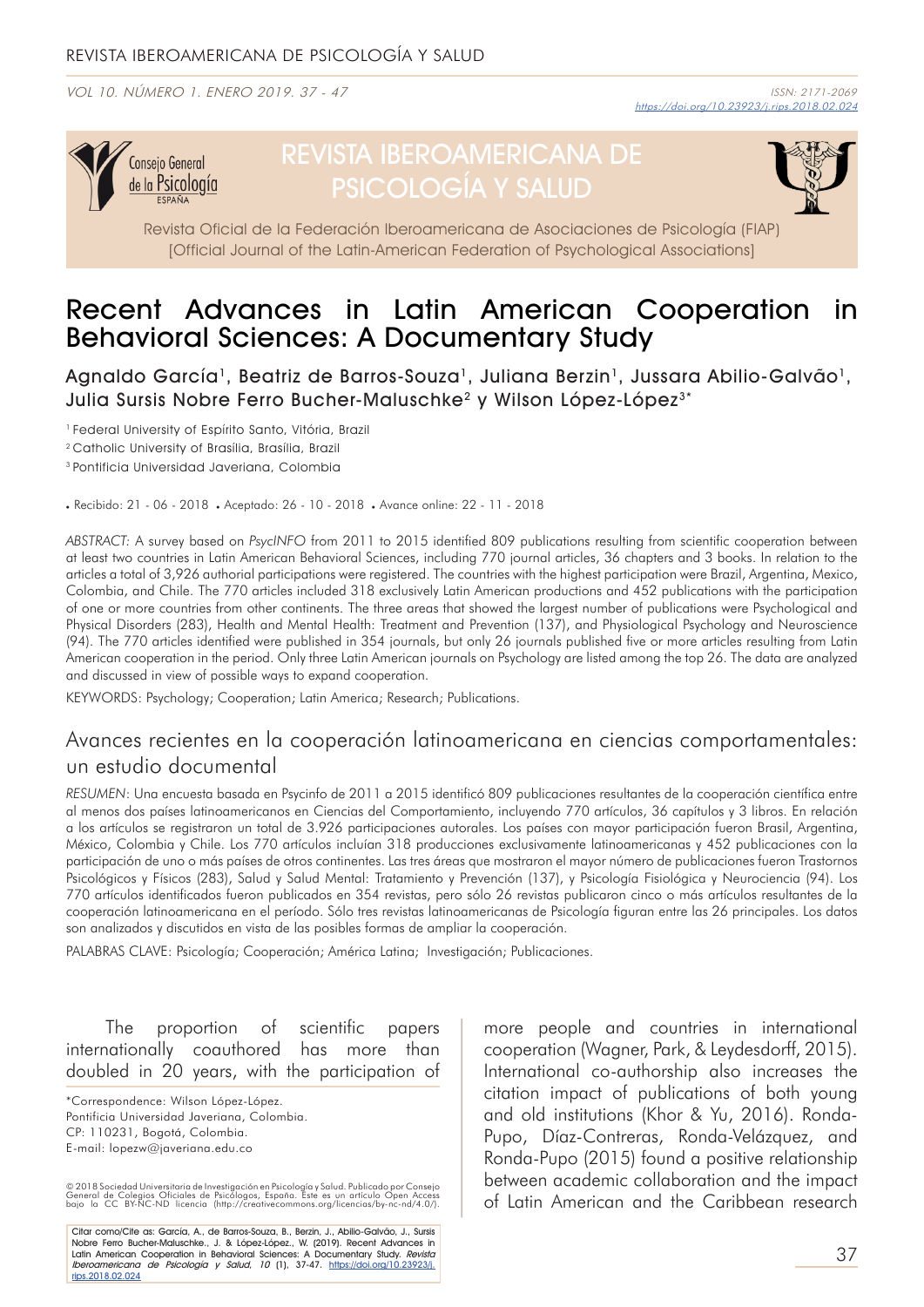articles on management, published between 1990 and 2010 in JCR (Journal Citation Report) journals. Articles resulting from collaboration present on average 1.22 times more impact than single authored papers. The level of collaboration is also positively correlated to impact and articles resulting from international collaboration have 1.59 times more impact than those resulting from domestic cooperation.

Although international cooperation is usually seen as positive for those involved, the participation and advantages for developing countries have also been addressed in the literature. Zanotto, Haeffner, and Guimarães (2016), for instance, present a criticism towards unbalanced international collaboration, suggesting the need for a more participative contribution of all partners to face local and regional challenges, to promote their development and to contribute to solve national problems. Kreimer (2016), discussing scientific investigation on Chagas Disease as a specific Latin American problem, also analyzes some problems related to international scientific cooperation with colleagues from developed countries, who are interested in their knowledge products but not in the local concerns of developing countries.

International cooperation in Psychology is growing, as in science in general (Wagner, 2006). Kliegl and Bates (2011) based on articles published from 1975 to 2007, pointed out a remarkable increase of internationally coauthored publications in 12 major Psychology journals. On the other hand, international cooperation in Psychology in Latin and Ibero-America is still small. Regarding Ibero American publications from 2005 to 2007, López-López, García-Cepero, Aguilar-Bustamante, Silva and Aguado (2010) report low levels of international cooperation, indicating that in 92% of articles, partnerships occurred within the same country. López-López, Silva, García-Cepero, Aguilar-Bustamante and Aguado (2011) also pointed out low levels of international cooperation in Latin American Psychology, based on articles published in Latin American journals from 2005 to 2007.

Some papers have presented data about Latin and Iberoamerican Psychology, but without discussing scientific cooperation. For instance, García-Martínez, Guerrero-Bote and Moya-Anegón (2012) observed that less than 20% of the world's countries publishing in Psychology cover over 98% of the total world production. The U.S. is the leading producer, followed by the U.K. and Canada, representing more than 60% of the total production, followed by Germany, Austria, and the Netherlands. The production of these countries exceeds 70% of world production in Psychology. Quevedo-Blasco and López-López (2011) investigated the visibility and popularity of scientific journals in psychology published in Latin American countries, according to a recent Journal Citation Reports (JCR) 2010, including 18 journals. The Latin American journal that obtained the highest indexed IF was the International Journal of Clinical and Health Psychology (1,842). A third paper discussed the internationality of Iberoamerican journal on Psychology. Zych and Buela-Casal (2010) concluded that the most international journal in Iberoamerica is the *Revista Latinoamericana de Psicología*, followed by *The Spanish Journal of Psychology*, Psicothema and Universitas Psychologica. Although discussing the criteria for internationality, international scientific cooperation is not under discussion. Further information about Latin American journals included in the Redalyc may be found in López-López, Aguilar-Bustamante, Aguado-López, and Becerril- García (2016) and in the website http:// fiap.redalyc.org

López-López, Anegón, Acevedo-Triana, Garcia and Silva (2015) analyzed the levels of collaboration in Iberoamerican Psychology, including local and international collaboration, based on data from the Scopus database. National cooperation was the most common level of cooperation among Iberoamerican psychologists and it was more expressive than international cooperation.

Cuartas, Arias, and Leydesdorff (2016) compared the visibility of Latin American and Caribbean publications in the Core Collection indexes of the Web of Science and the SciELO Citation Index, and suggest that regional cooperation in Latin American Psychology is more visible in the second database. In the Web of Science, authors from these areas are integrated at the global level in international networks, while in SciELO interactions among researchers from Latin America and the Caribbean are more visible. Based on the data from the Web of Science, researchers from Latin America and the Caribbean cooperate mainly with peers from North America and Europe, while regional cooperation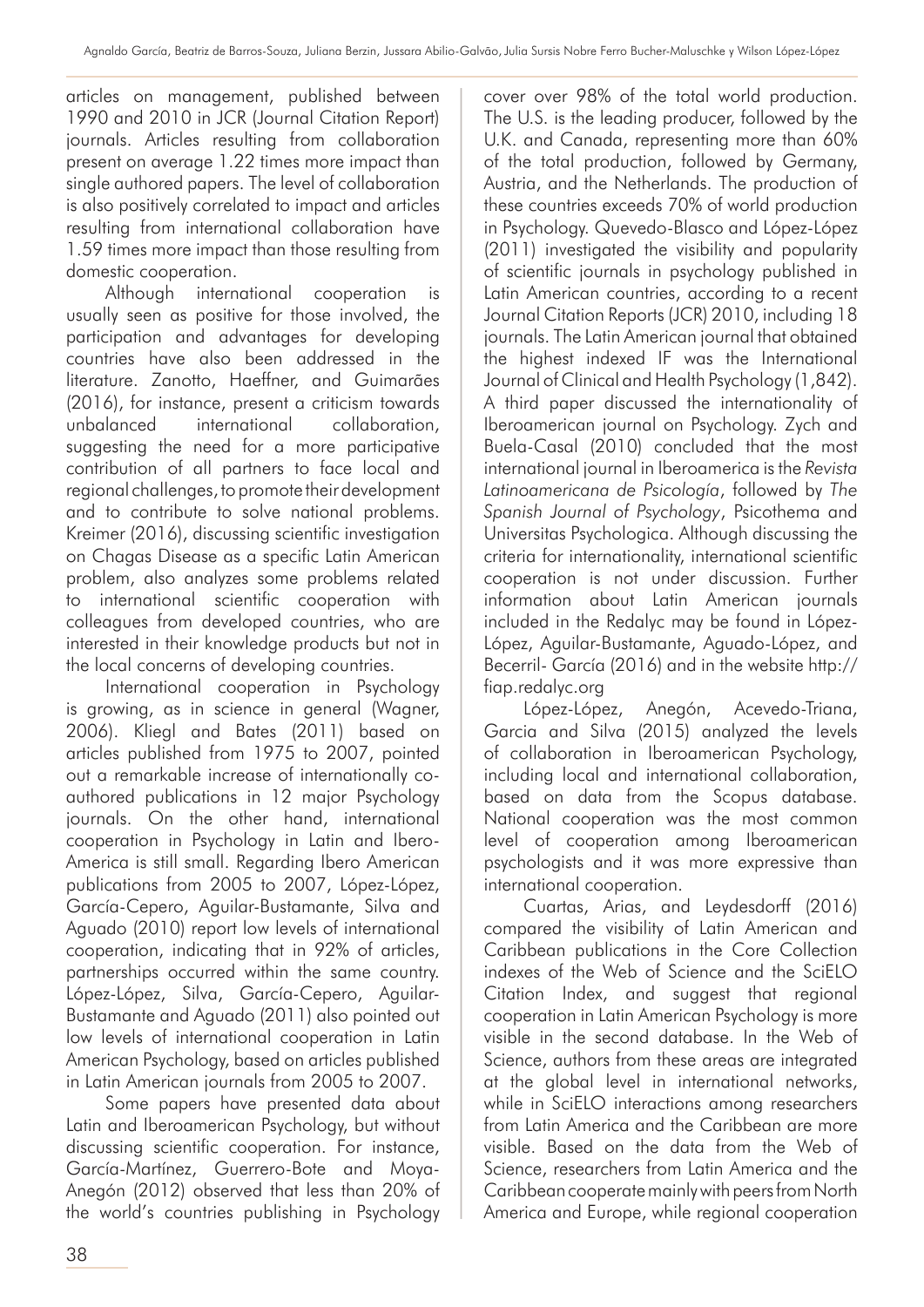with authors from other Latin American and Caribbean countries is not important, and even less relevant than cooperation with Asia, Africa, and Oceania. On the other hand, data from SciELO show more regional cooperation than data from the Web of Science publications. According to the authors, these collaborations are important in order to exchange resources and ideas with other developing countries to try to solve similar problems. These data also reveal that the structure and functioning in Latin American cooperation should be further investigated. The need for integration and cooperation in Latin American Psychology has been discussed in the last years (Koller, Sarriera & Silva Neto, 2008), but publications were limited to describe the situation of research and scientific production in Psychology in some countries, such as Paraguay (Martínez, 2008), Colombia (Puche-Navarro, 2008) and Peru (Livia, 2008).

Some publications have analyzed different aspects of Latin American cooperation in Psychology. Garcia, Acevedo-Triana and López-López (2015), for instance, investigated the meaning of cooperation among Latin American researchers in Psychology and their proposals to promote cooperation. The investigation was based on the written reports of 26 researchers who had already published an article in cooperation with a partner from other Latin American country. The data were subjected to thematic analysis and the authors identified seven themes related to the meaning of partnerships with other Latin American authors: (1) advantages of Latin American scientific cooperation; (2) cultural exchange and network formation and expansion; (3) knowledge and resource sharing; (4) comparing results, diversity, and theory validation; (5) collaboration in (graduate) education and scientific events; (6) scientific impact; and, (7) social and political impact: national, regional, and international. The proposals presented by the researchers to facilitate Latin American cooperation in Psychology were classified into eight thematic groups: (1) organization and participation in events, (2) associations and cooperation networks and increased communication, (3) investment in science and international scientific cooperation, (4) administrative issues, (5) joint research projects and programs, (6) exchange of students and researchers, (7) international cooperation in education, and, (8) dissemination of Latin American scientific knowledge. The authors concluded that scientific cooperation in Latin America had a multifaceted meaning and different strategies in different levels are proposed to foster cooperation, involving not only scientific research, but also educational cooperation and the organization of scientific events.

Garcia, López-López, Acevedo-Triana and Bucher-Maluschke (2016) investigated some aspects of Latin American cooperation in the behavioral sciences, including the motivation for establishing partnerships, how these partnerships are evaluated by their participants, and the difficulties encountered. Participants were a hundred Latin American researchers who had already cooperated with other Latin American authors, based on data from *Psycinfo* from 2001 to 2010 who answered a questionnaire. The main reasons for establishing these partnerships were to reach broader and more significant results, increased productivity and higher visibility and recognition of their scientific production. Most participants recognized that cooperation resulted in more publications and publications of higher scientific level and greater visibility. Difficulties included access and communication, the final writing of the paper, and data collection. The main barriers were financial constraints and lack of time.

An investigation about Latin American cooperation in the behavioral sciences for the period from 2001 to 2010 was conducted by Garcia, Acevedo-Triana and Lopez-Lopez (2014), and a summary of the main results found are reported here. Based on a documentary investigation using data from *Psycinfo* database for the period 2001-2010, the authors identified 528 publications resulting from Latin American cooperation. They have also reported 2,154 Latin American authorial participations (reporting how many times authors from each country were cited, including repetitions). Countries with the larger number of authorial participations were Brazil (609 authorial participations), Mexico (367), Argentina (308), Colombia (192), Chile (177), Peru (111), Uruguay (88), Cuba (79), Venezuela (54), Costa Rica (39), Ecuador (27), Guatemala (26), Honduras (24), Dominican Republic (18), Bolivia (10), Paraguay (9), Panama (8), El Salvador (5), Nicaragua (3). Concerning the range of international cooperation, 281 publications were exclusively Latin American, including authors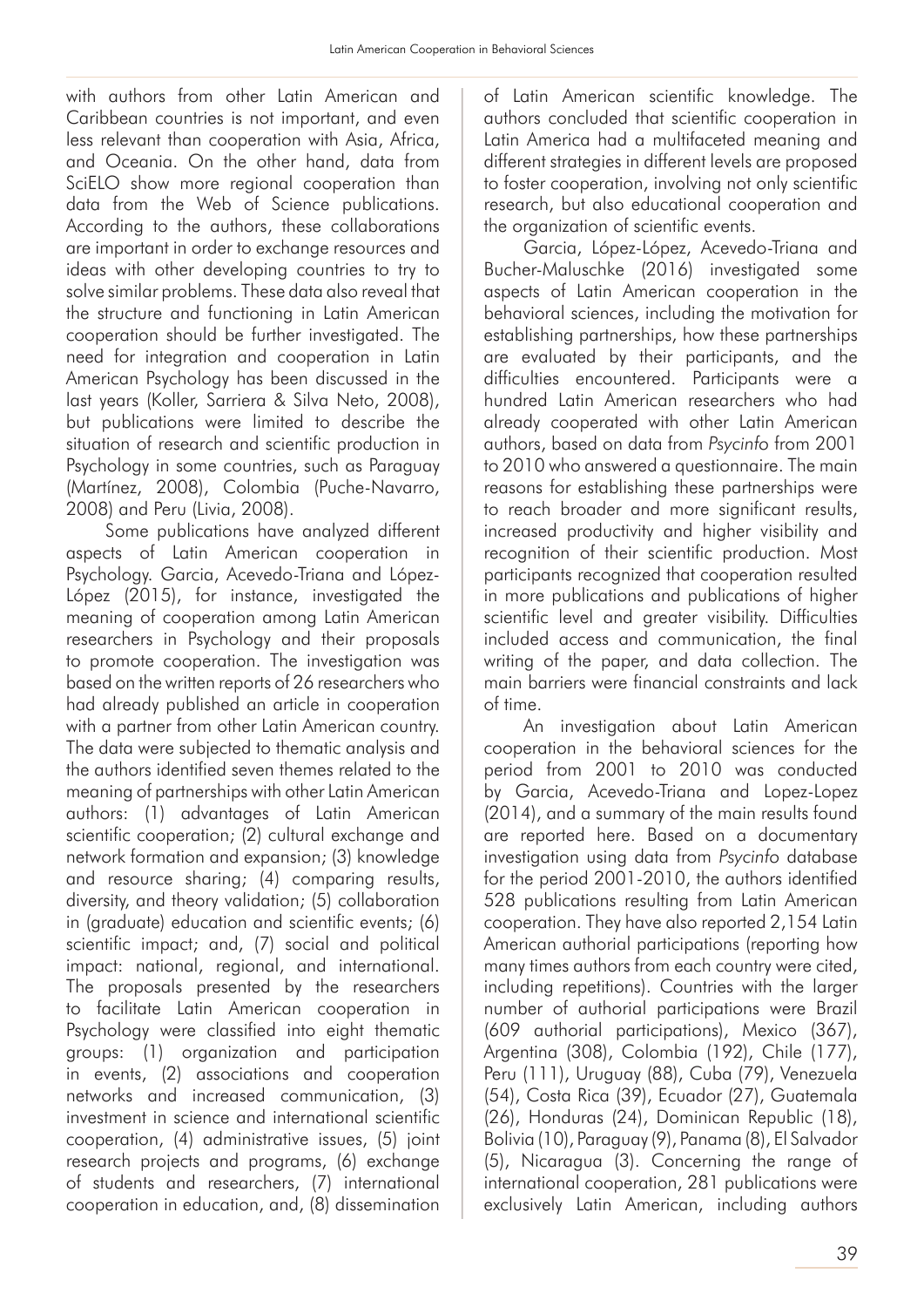from two Latin American countries (251), three countries (23), or four or more countries (7). Publications with the participation of authors from at least two different Latin American countries with at least one author from other continents were 247, including exclusively Pan-American publications (84), Ibero-American publications (12), and international publications in cooperation with other countries (151). In the Pan-American publications, authors from the USA participated in 52 and from Canada in 12 of them. In Ibero-American cooperation, only Spain was mentioned (Portugal was not cited).

Garcia, Acevedo-Triana and Lopez-Lopez (2014) also analyzed the main thematic areas, and the 528 publications used 105 different codes attributed by Psycinfo to identify the thematic area, in a total of 623 code uses. The areas are as follows: Psychological and Physical Disorders (176 citations); Health and Mental Health Treatment and Prevention (100); Physiological Psychology and Neuroscience (82); Social Processes and Social Issues (48); Psychometrics, Statistics and Methodology (44); Animal Experimental and Comparative Psychology (44); Developmental Psychology (27); Educational Psychology (21); Professional Psychological and Health Personnel Issues (20); Human Experimental Psychology (16); Industrial and Organizational Psychology (12); Personality Psychology (8); Engineering and Environmental Psychology (6); Consumer Psychology (5); Intelligent Systems (5); Social Psychology (3); General Psychology (2); Communication Systems (2); Military Psychology (1); Forensic Psychology and Legal Issues (1). The codes for Psychology and the Humanities and Sport Psychology and Leisure were not used. Health may be considered the central theme.

The authors (Garcia, Acevedo-Triana & Lopez-Lopez, 2014) reported a total of 252 journals publishing 520 papers. 157 journals published only one paper, while 95 published two or more articles (363 publications). 16 journals published five or more articles (162 articles). The most important journals were *Revista Latino-Americana de Enfermagem* (62), British Journal of Psychiatry (12), Behavioural Brain Research (11), International Review of Psychiatry (8), Journal of Sexual Medicine (8), *Revista Latinoamericana de Psicologia* (7), Journal of Multivariate Analysis (6), Neurobiology of Learning and Memory (6), *Revista* 

40

*Interamericana de Psicologia* (6), The Lancet (6), *Acta Psiquiátrica y Psicológica de America Latina* (5), Animal Behaviour (5), Behavioural Processes (5), Maturitas (5), Physiology Behavior (5), Psychological Medicine: A Journal of Research in Psychiatry and the Allied Sciences (5). The five top journals are not specifically on Psychology, but are related to Psychiatry, Nursing and Neurosciences.

This article reports and discusses the results of an investigation on international cooperation in behavioral sciences, including Psychology and related sciences, among authors from different Latin American countries based on information from the Psycinfo database, from 2011 to 2015. The following specific objectives are proposed: (a) report the number publications resulting from Latin American cooperation in the period; (b) report the number of authorial participation by Latin American country; (c) report publications resulting from cooperation of at least two exclusively Latin American authors and those involving countries of other continents; (d) identify the main thematic areas based on APA thematic codes; (e) list the main journals that publish articles in cooperation.

In this article, international co-authorship will be used as an indicator of international scientific cooperation (Lopez-Lopez et al., 2011). According to Katz and Martin (1997), co-authorship is the basic unity to measure collaboration. According to Lemarchand (2016), co-authorship is "one of the most tangible and well-documented forms of scientific collaboration" (p. 37). New ways to describe more accurately cooperation participation and roles in co-authorship have been proposed recently (Allen, Brand, Scott, Altman, & Hlava, 2014).

# **METHOD**

This documentary study was based on articles published in scientific journals in Psychology and related areas indexed in *Psycinfo* with authors from at least two Latin American countries, published between 2011 and 2015 (five years). The articles were identified in *Psycinfo* in view of the possibility of identifying the affiliation and country of origin of the authors in a specific field and for representing one of the most important international sources of indexation of Psychology journals. This study was based on the method employed by Garcia, Acevedo-Triana and López-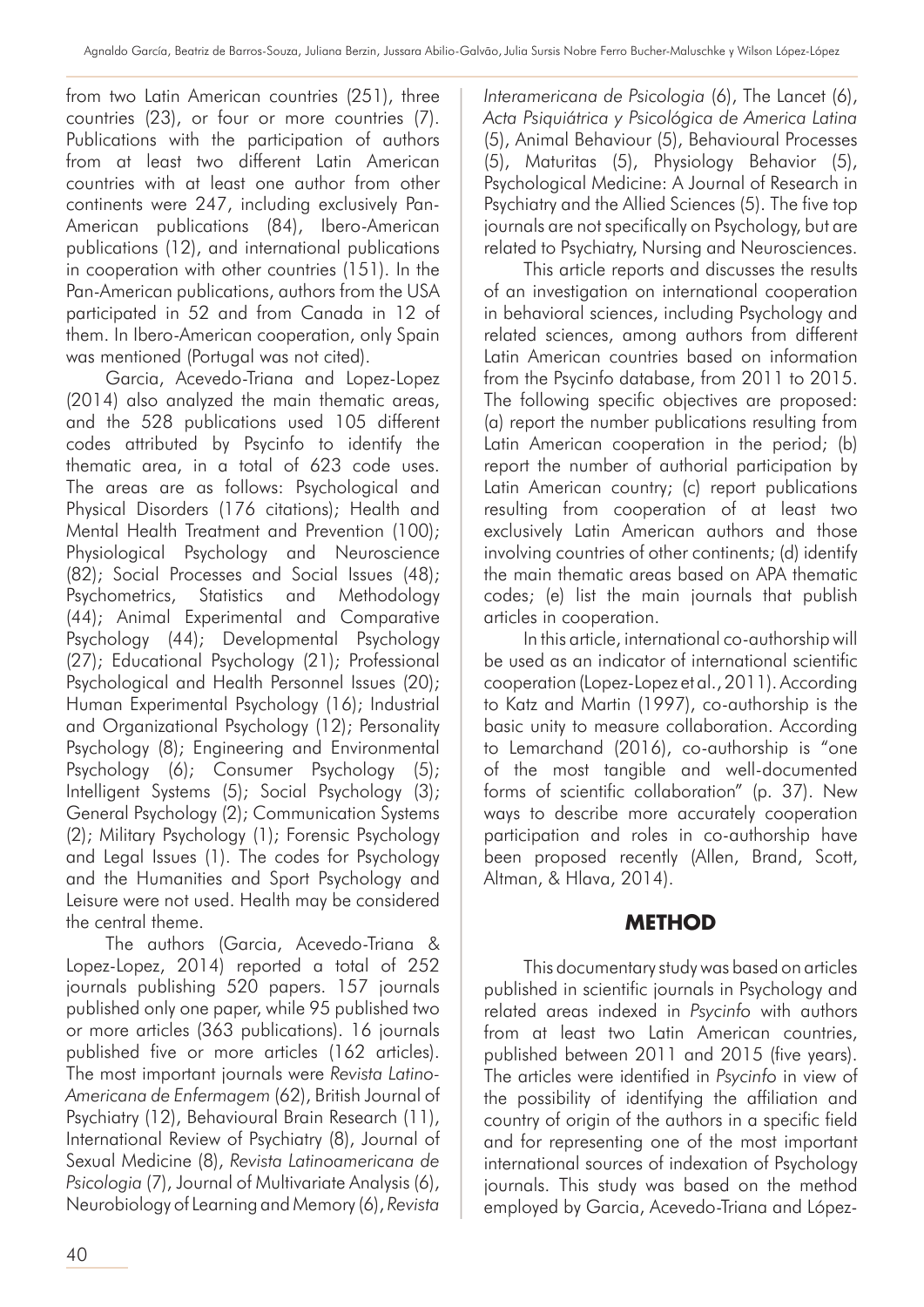López (2014), who carried out an analysis for the period between 2001 and 2010. We considered as Latin American authors those affiliated with institutions in the region, regardless of nationality or place of birth of the author. The survey was conducted by crossing the 19 countries considered, two by two, including Argentina, Bolivia, Brazil, Chile, Colombia, Costa Rica, Cuba, Dominican Republic, Ecuador, El Salvador, Guatemala, Honduras, Mexico, Nicaragua, Panama, Paraguay, Peru, Uruguay and Venezuela. Regarding the publications, data were collected on the participating countries, the subject (using APA classification codes), and journal (in the case of articles). The data are presented in a descriptive way. This method to extract information has been used in other investigations (e.g. Mahoney, Buboltz, Calvert y Hoffmann, 2010). During data collection, several data have been recorded, including the complete reference of the article (including journal and year of publication); authors, institutions and countries to which they belong in the case of Latin American authors. The articles have been analyzed to summarize all Latin American authorial participations country by country; the subjects covered, indicated by the APA codes; the journals involved and the range of Latin American partnerships, if restricted to Latin America, or involving authors from other regions, in a quantitative and descriptive way.

#### **RESULTS**

The survey identified 809 publications with the participation of authors from at least two Latin American countries in the period of five years, from 2011 to 2015, published in scientific journals on Psychology and related areas, indexed in *Psycinfo* database, being 770 articles, 36 chapters and 3 books. In relation to the articles, a total of 3,926 authorial participations were registered, indicating how many times authors were cited, including repetitions of the same author. This paper analyses the 770 articles published in scientific journals.

#### •COOPERATION IN LATIN AMERICAN BEHAVIORAL SCIENCES: AUTHORS AND **COUNTRIES**

The survey indicated a total of 3,926 authorial participations, including repetitions.

*Table 1* Authorial participation by country in publications with Latin American cooperation

| Country            | Authorial participation |
|--------------------|-------------------------|
| <b>Brazil</b>      | 901                     |
| Argentina          | 672                     |
| Mexico             | 624                     |
| Colombia           | 478                     |
| Chile              | 377                     |
| Cuba               | 205                     |
| Peru               | 167                     |
| Uruguay            | 133                     |
| Ecuador            | 64                      |
| Costa Rica         | 60                      |
| Venezuela          | 48                      |
| Guatemala          | 41                      |
| <b>Bolivia</b>     | 29                      |
| Dominican Republic | 26                      |
| Honduras           | 26                      |
| <b>El Salvador</b> | 22                      |
| Paraguay           | 20                      |
| Nicaragua          | 18                      |
| Panama             | 15                      |
| Total              | 3,296                   |

Data from the 19 countries investigated are shown in Table 1. The data indicate a great disparity in the participation of the various countries in co-authoring. In absolute terms, Brazil had the largest volume of authorial participations (901), followed by Argentina, Mexico, Colombia and Chile. In relation to the range of participation, two groups were analyzed, one gathering articles written exclusively by Latin American authors from diverse countries, and the other with the participation of authors from at least two Latin American countries, with the participation of one or more authors from other continents.

Considering the 770 articles, 41.3% (318 articles) were exclusively Latin American productions and 58.7% (452 articles) were publications of at least two Latin American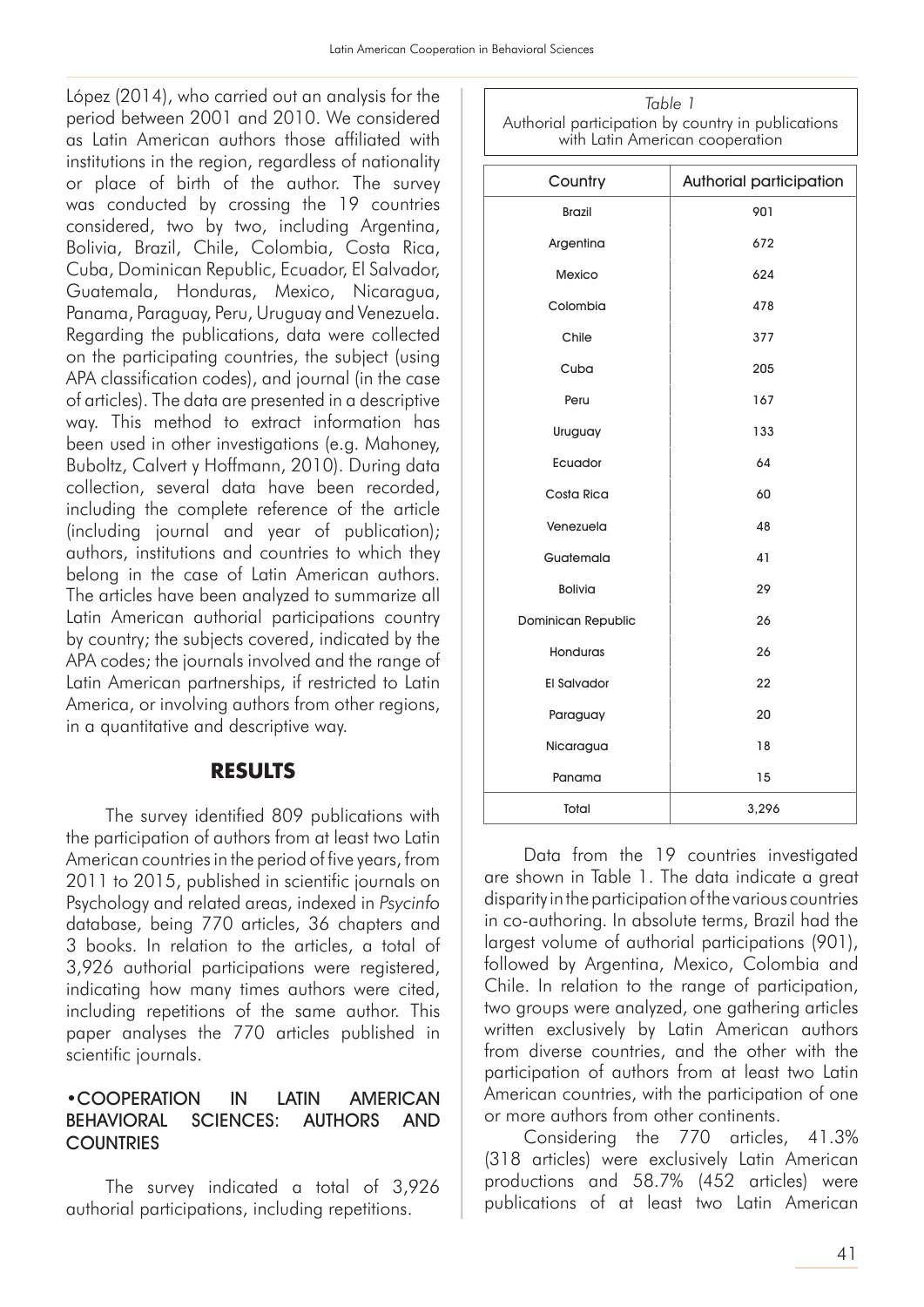| Table 2                                  |  |
|------------------------------------------|--|
| The Range of Latin American partnerships |  |

| Nature of the<br>Partnership                         | Number of Publications |
|------------------------------------------------------|------------------------|
| <b>Exclusively Latin American</b><br>Publications    | 318                    |
| Bilateral                                            | 289                    |
| <b>Three Countries</b>                               | 23                     |
| Four or more countries                               | 6                      |
| Latin American Publications<br>with Other Continents | 452                    |
| Pan-American                                         | 118                    |
| Ibero-American                                       | 47                     |
| Other International<br><b>Publications</b>           | 287                    |
| Total                                                | 770                    |

countries with participation of another continent, including North America. The 318 articles with Latin American exclusive participation included 289 bilateral collaborations, 23 had the contribution of three Latin American countries and only six articles counted on the cooperation of four or more Latin American countries. 452 articles had the participation of at least two Latin American countries, besides one or more authors from other continents. In this case, 118 articles were Pan-American productions, involving other countries in North America, 47 were Ibero-American productions, involving Spain and/or Portugal, and 287 were international publications of another nature (with two or more Latin American countries with authors from other regions). A summary of the data is shown in Table 2. In the publications involving countries of other regions, besides Latin America, three groups were proposed, due to the colonization and cultural formation of the Latin American countries (Ibero-American publications) and their geopolitical position (Pan-American publications). There were few publications involving cooperation between two or more Latin American countries that included a country in the Iberian Peninsula, in this case, with the participation of Spain and/or Portugal. This proportion is higher for partnerships between two or more Latin American partners with other nations in North America, especially the United States.

Pan-American publications totalled 118 titles, with the participation of the United States in 105 publications and of Canada in 20 publications. Of the 47 Ibero-American publications, Spain participated in 45 partnerships and Portugal only in six publications. In 4 cases, Portugal and Spain participated together. Despite cultural similarities, because of colonization and the shared language (mainly Spanish), Ibero-American partnerships are not as frequent as Pan-American ones.

| Table 3<br>Publications by area of Psychology                          |                               |
|------------------------------------------------------------------------|-------------------------------|
|                                                                        |                               |
| Area                                                                   | <b>Number of Publications</b> |
| 2100 General Psychology                                                | 02                            |
| 2200 Psychometrics &<br><b>Statistics &amp; Methodology</b>            | 77                            |
| 2300 Human Experimental<br>Psychology                                  | 23                            |
| 2400 Animal Experimental &<br><b>Comparative Psychology</b>            | 33                            |
| 2500 Physiological<br>Psychology & Neuroscience                        | 94                            |
| 2600 Psychology & the<br><b>Humanities</b>                             |                               |
| 2700 Communication Systems                                             | 04                            |
| 2800 Developmental<br>Psychology                                       | 35                            |
| 2900 Social Processes &<br>Social Issues                               | 46                            |
| 3000 Social Psychology                                                 | 11                            |
| 3100 Personality Psychology                                            | 25                            |
| 3200 Psychological &<br><b>Physical Disorders</b>                      | 283                           |
| 3300 Health & Mental Health<br><b>Treatment &amp; Prevention</b>       | 137                           |
| 3400 Professional<br>Psychological & Health<br><b>Personnel Issues</b> | 21                            |
| 3500 Educational Psychology                                            | 39                            |
| 3600 Industrial &<br>Organizational Psychology                         | 21                            |
| 3700 Sport Psychology &<br>Leisure                                     | 04                            |
| 3800 Military Psychology                                               | 03                            |
| 3900 Consumer Psychology                                               | 16                            |
| 4000 Engineering &<br><b>Environmental Psychology</b>                  | 07                            |
| 4100 Intelligent Systems                                               | 11                            |
| 4200 Forensic Psychology &<br>Legal Issues                             | 04                            |
| Total                                                                  | 896                           |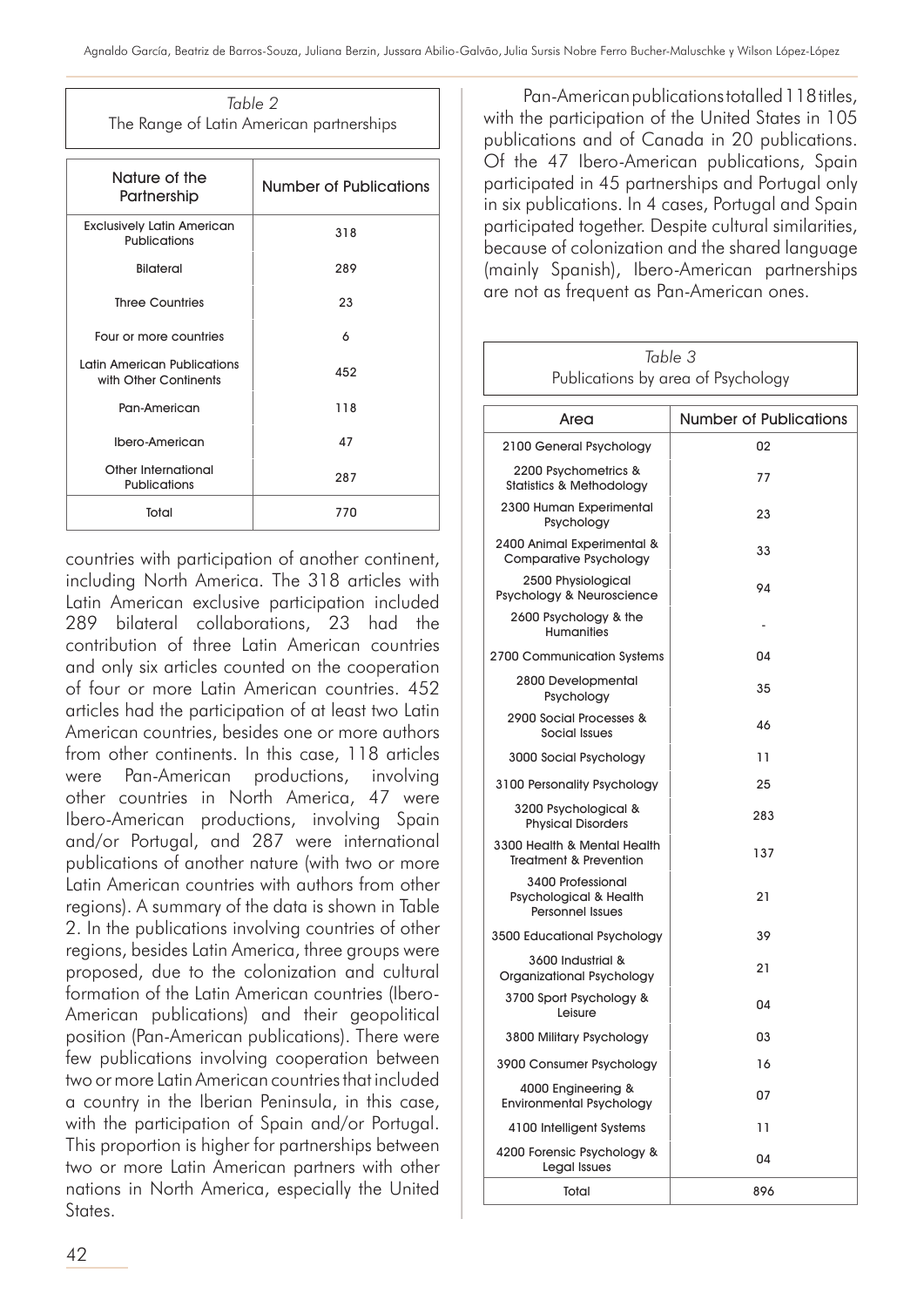| Table 4                                              |  |
|------------------------------------------------------|--|
| Publications on Psychological and Physical Disorders |  |
|                                                      |  |
|                                                      |  |

| Area and Subarea                                        | <b>Number of Publication</b> |
|---------------------------------------------------------|------------------------------|
| 3200 Psychological &<br><b>Physical Disorders</b>       | 26                           |
| 3210 Psychological Disorders                            | 17                           |
| 3211 Affective Disorders                                | 37                           |
| 3213 Schizophrenia &<br><b>Psychotic States</b>         | 12                           |
| 3215 Neuroses & Anxiety<br><b>Disorders</b>             | 6                            |
| 3217 Personality Disorders                              | $\overline{2}$               |
| 3230 Behavior Disorders &<br><b>Antisocial Behavior</b> | 12                           |
| 3233 Substance Abuse &<br>Addiction                     | 22                           |
| 3236 Criminal Behavior &<br>Juvenile Delinquency        | 3                            |
| 3250 Developmental<br>Disorders & Autism                | 9                            |
| 3256 Mental Retardation                                 | 3                            |
| 3260 Eating Disorders                                   | 12                           |
| 3280 Environmental Toxins &<br>Health                   | 1                            |
| 3290 Physical & Somatoform<br>& Psychogenic Disorders   | 30                           |
| 3291 Immunological<br><b>Disorders</b>                  | 11                           |
| 3293 Cancer                                             | 5                            |
| 3295 Cardiovascular<br><b>Disorders</b>                 | 6                            |
| 3297 Neurological Disorders<br>& Brain Damage           | 66                           |
| 3299 Vision & Hearing &<br><b>Sensory Disorders</b>     | 3                            |
| Total                                                   | 283                          |

#### •MAIN THEMATIC AREAS IN PUBLICATIONS WITH LATIN AMERICAN COOPERATION

The 770 articles resulting from cooperation between at least two Latin American countries were classified using 123 codes provided by *Psycinfo.* The American Psychological Association itself classifies publications according to thematic codes by subject area or sub-area. As more than one code can be used for each article, a total of 896 codes were employed for the 770 articles. The thematic area of all articles is indicated in

Table 3. The three areas that brought together the largest number of publications resulting from cooperation including at least two Latin American authors were Psychological and Physical Disorders (283), Health and Mental Health: Treatment and Prevention (137), and Physiological Psychology and Neuroscience (94).

The data about thematic areas indicate a great heterogeneity in the number of publications in each area. The three areas with the largest number of publications account for more than half of the published works (57.4%). There is one area with no publications with Latin American cooperation and five areas with five or fewer publications. The predominant theme is health. The existing subareas are Psychological and Physical disorders (283).

As in the articles in general, the publications of different areas are also heterogeneously distributed. The Area of Psychological and Physical Disorders may serve as example of heterogeneity in relation to the subtopics, being Neurological Disorders and Brain Damage the most investigated subtopic, followed by Affective Disorders. Other sub-areas have fewer works resulting from Latin American cooperation, suggesting the possibility of expanding this cooperation.

#### •JOURNALS AND ARTICLES WITH LATIN AMERICAN COOPERATION

The 770 articles identified were published in 354 journals. 207 journals published a single article, while 147 journals published two or more articles. 54 journals published two articles, 36 published three and 31 published four articles resulting from Latin American cooperation. Only six journals published more than ten articles with Latin American collaboration and 26 published five or more articles. The most important journals, which have published at least five cooperative papers, are listed in Table 5.

Only three Latin American journals on Psychology are listed among the top 26. The five most important journals are not specifically on Psychology, but on Psychiatry, Nursing, Neuroscience and Medicine.

#### **DISCUSSION**

Comparing the data obtained in the present investigation, from 2011 to 2015, with data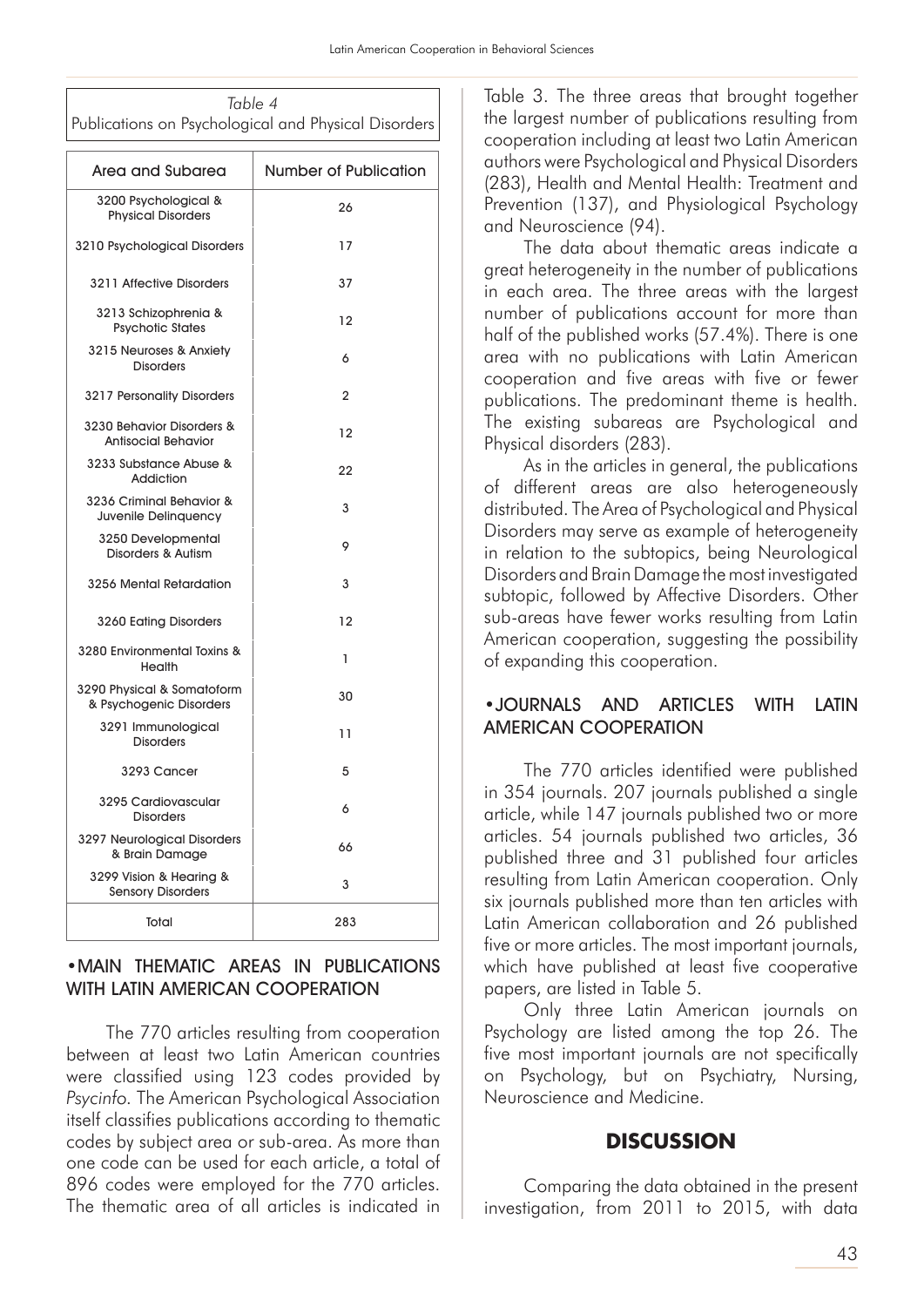*Table 5* Major journals with publications resulting from Latin American cooperation

| Area and Subarea                                                                         | <b>Number of Publication</b> |
|------------------------------------------------------------------------------------------|------------------------------|
| 1. Revista Latino-Americana<br>de Enfermagem                                             | 33                           |
| 2. The Lancet                                                                            | 18                           |
| 3. PLOS ONE                                                                              | 15                           |
| 4. Arquivos de Neuro-<br>Psiquiatria                                                     | 12                           |
| 5. NeuroRehabilitation                                                                   | 12                           |
| 6. Universitas Psychologica                                                              | 11                           |
| 7. Journal of Affective<br><b>Disorders</b>                                              | 9                            |
| 8. Journal of Cross-Cultural<br>Psychology                                               | 9                            |
| 9. Journal of Multivariate<br>Analysis                                                   | 8                            |
| 10. AIDS and Behavior                                                                    | 7                            |
| 11. Food Quality and<br>Preference                                                       | 7                            |
| 12. The Cerebellum                                                                       | 7                            |
| 13. Avances en Psicología<br>Latinoamericana                                             | 6                            |
| 14. Journal of Business<br>Research                                                      | 6                            |
| 15. Psychological Medicine                                                               | 6                            |
| 16. Salud Mental                                                                         | 6                            |
| 17. The International Journal<br>of Behavioral Nutrition and<br><b>Physical Activity</b> | 6                            |
| 18. Applied Animal Behaviour<br>Science                                                  | 5                            |
| 19. Biological Psychiatry                                                                | 5                            |
| 20. Bipolar Disorders                                                                    | 5                            |
| 21. Journal of<br>Neuroendocrinology                                                     | 5                            |
| 22. Journal of the<br><b>Neurological Sciences</b>                                       | 5                            |
| 23. Molecular Psychiatry                                                                 | 5                            |
| 24. Neurolmage                                                                           | 5                            |
| 25. Revista Latinoamericana<br>de Psicología                                             | 5                            |
| 26. The British Journal of<br>Psychiatry                                                 | 5                            |

available for the period from 2001 to 2010 (Garcia, López & Triana, 2014), several points can be highlighted. First, there was an increase in the number of publications with cooperation among Latin American authors, from 528 to 809 publications. Even considering that the present study covered a period of only five years, these figures indicate a growth of about 53% in the number of publications. While 520 articles were identified from 2001 to 2010, from 2011 to 2015, 770 articles were identified, an increase of 48% over a period of only five years. Latin American authorial participation increased from 2,154 in a decade (2011-2010) to 3,926 in a period of five years (2011-2015) growing 82, 3%. In the first period (2001-2010), 105 thematic codes were used 623 times, and in the second period (2011-2015), 123 thematic codes were used 896 times, also indicating a thematic diversification in cooperative investigations.

Comparing both periods, authorial participation in cooperative publications increased for all countries, except Venezuela, even considering that we are comparing a decade with a period of five years. If we consider two groups (above and below 100 cooperative publications in 2011-2015), in the first group the countries which most increased their authorial participation were Cuba (79 to 205, or 159.5%), Colombia (192 to 478, or 149.0%) Argentina (308 to 672, or 118.2%), Chile (177 to 377, or 113.0%), Mexico (367 to 624, or 70.0%), Uruguay (88 to 133, or 51.1%), Peru (111 to 167, or 50.5%), and Brazil (609 to 901, or 47.9%). In the second group, the following changes were observed: Nicaragua (3 to 18, or 500.0%), El Salvador (5 to 22, or 340.0%), Bolivia (10 to 29, or 190.0%), Ecuador (27 to 64, or 137.0%), Paraguay (9 to 20, or 122.2%), Panama (8 to 15, or 87.5%), Guatemala (26 to 41, or 57.7%), Costa Rica (39 to 60, or 53.8%), Dominican Republic (18 to 26, or 44.4%), Honduras (24 to 26, or 8.3%). Only Venezuela presented a decrease in the period (54 to 48, or less 11.1%).

Even taking into account that data for 2001- 2010 include 8 chapters out of 528 publications and data for 2011-2015 only include 770 articles, there is an increase in exclusively Latin American partnerships (281 to 318), especially in bilateral cooperation (251 to 289), what was not observed in cooperation involving three countries (23 and 23) or involving four or more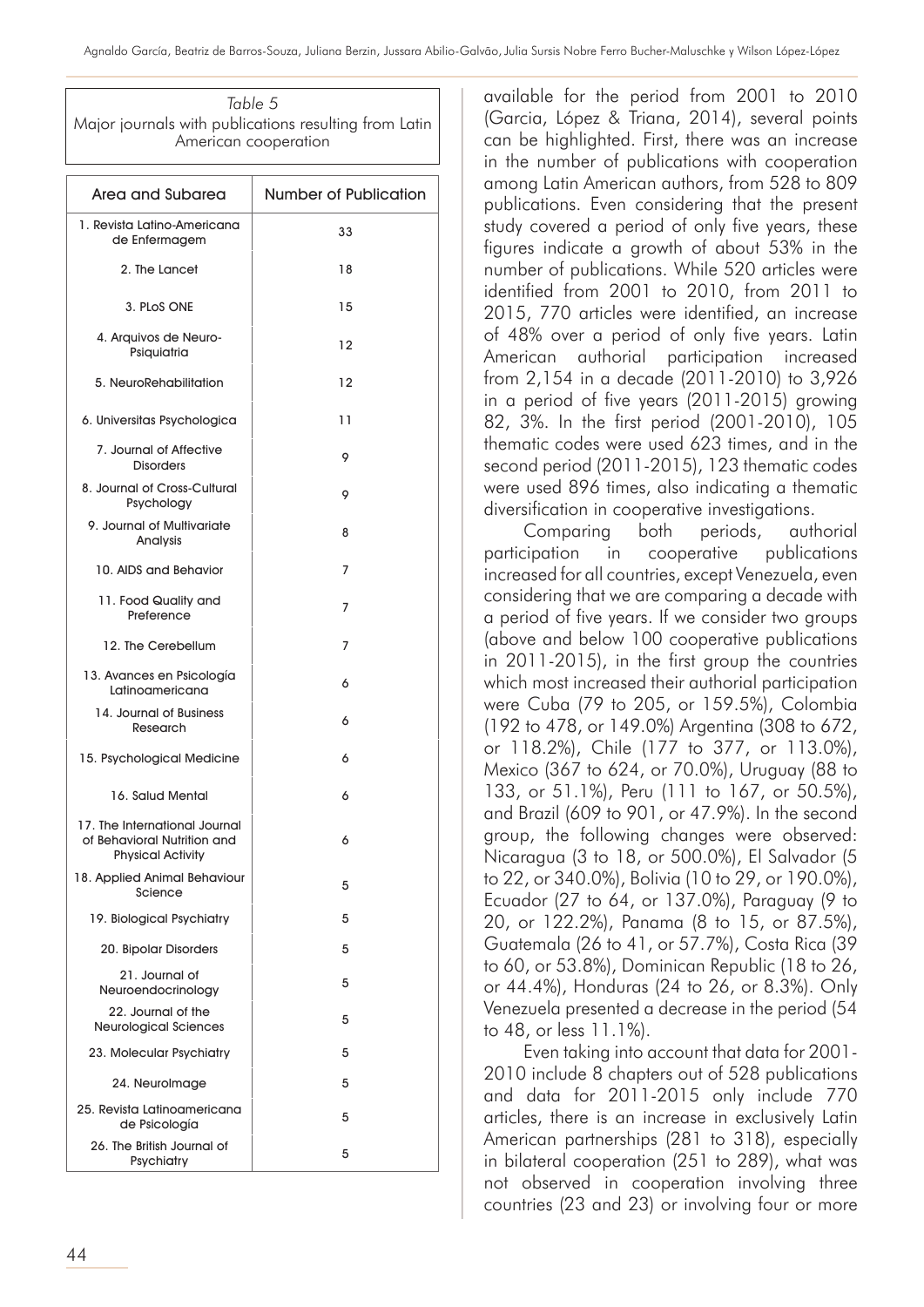countries (7 to 6). The most significant increase occurred in Latin American publications with third parties, from 247 to 452, with an increase in the Pan-American partnerships from 84 to 118 publications, and in Ibero-American publications from 12 to 47 and especially in other international partnerships, from 151 to 287 publications. The participation of the USA and Canada increased from 52 and 12 to 105 and 20 publications, respectively. Spanish authorial participations jumped from 12 to 45 and Portugal appeared in six publications in the period 2011-2015, what had not occurred in the period 2001-2010.

The three thematic areas most frequently investigated remain Physical and Psychological Disorders (176 to 283 publications), Health and Mental Health: Treatment and Prevention (100 to 137 publications) and Physiological Psychology and Neurosciences (82 to 94 publications). Almost all other areas showed some advance, including Psychometrics, Statistics and Methodology (44 to 77), Personality Psychology (8 to 25 publications), Educational Psychology (21 to 39), Industrial and Organizational Psychology (12 to 21), Consumer Psychology (5 to 16), Developmental Psychology (27 to 35), Professional Psychological and Health Personnel Issues (20 to 21), Human Experimental Psychology (16 to 23), Intelligent Systems (5 to 11), Communication Systems (2 to 4), Social Psychology (3 to 11), Sports and Leisure Psychology (0 to 4), Engineering and Environmental Psychology (6 to 7), Forensic Psychology and Legal Issues (1 to 4), Military Psychology (1 to 3). General Psychology remained with the same number of publications in both periods (2 and 2). In a few cases, the number of publications in cooperation decreased, e.g. Social Processes and Social Issues (48 to 46) and Animal Experimental and Comparative Psychology (44 to 33).

If we consider 40,7 as the average number of publications per area, than 17 out of 22 areas are below the average and cooperation could be fostered (General Psychology, Human Experimental Psychology, Animal Experimental and Comparative Psychology, Psychology and the Humanities, Communication Systems, Developmental Psychology, Social Psychology, Personality Psychology, Professional Psychological and Health Personnel Issues, Educational Psychology, Industrial and Organizational Psychology, Sport Psychology and Leisure, Military Psychology, Consumer Psychology, Engineering and Environmental Psychology, Intelligent Systems, and Forensic Psychology and Legal Issues).

Important changes have also occurred in the journals responsible for publishing works in cooperation between Latin American authors. The total number of journals rose from 252 to 354. The number of journals publishing only one article also increased (157 to 207) as well as those publishing two or more articles (95 to 147). The number of journals responsible for publishing five or more articles in cooperation also increased (16 to 26). The most important journal remained the same (*Revista Latino-Americana de Enfermagem*), with 62 articles published from 2001-2010 and 33 articles from 2011-2015. As in the previous decade, most journals were on Neuroscience, Psychiatry, Nursing and Medicine. In both periods, only three Latin American journals on Psychology appear.

Comparing both periods, only six journals with five or more publications from the period 2001-2010 are still present in the period 2011-2015 (*Revista Latino-Americana de Enfermagem,* British Journal of Psychiatry, *Revista Latinoamericana de Psicología*, Journal of Multivariate Analysis, The Lancet and Psychological Medicine), but 20 new journals with five or more articles with Latin American cooperation were registered.

The scientific production and integration of Psychology in Latin America have attracted the attention of different authors (Martínez, 2008; Puche-Navarro, 2008; Livia, 2008; Koller, Sarriera & Silva Neto, 2008). Scientific cooperation is an important instrument of integration between researchers in Psychology and related sciences in Latin America. Despite the evolution of cooperation, several areas of Latin American Psychology still lack international and regional cooperation, and actions are needed to increase this collaboration with the establishment and maintenance of cooperation networks (López-López et al., 2010; Lopez-López et al., 2011).

It is necessary to move towards an integrated Latin American Psychology, to deal with specific Latin American issues, in different fields. The small number of journals on Psychology, and the comparatively small number of publications resulting from Latin American cooperation in Psychology also deserve further qualitative investigations to understand the barriers and potential opportunities for developing cooperation in more traditional psychological investigations.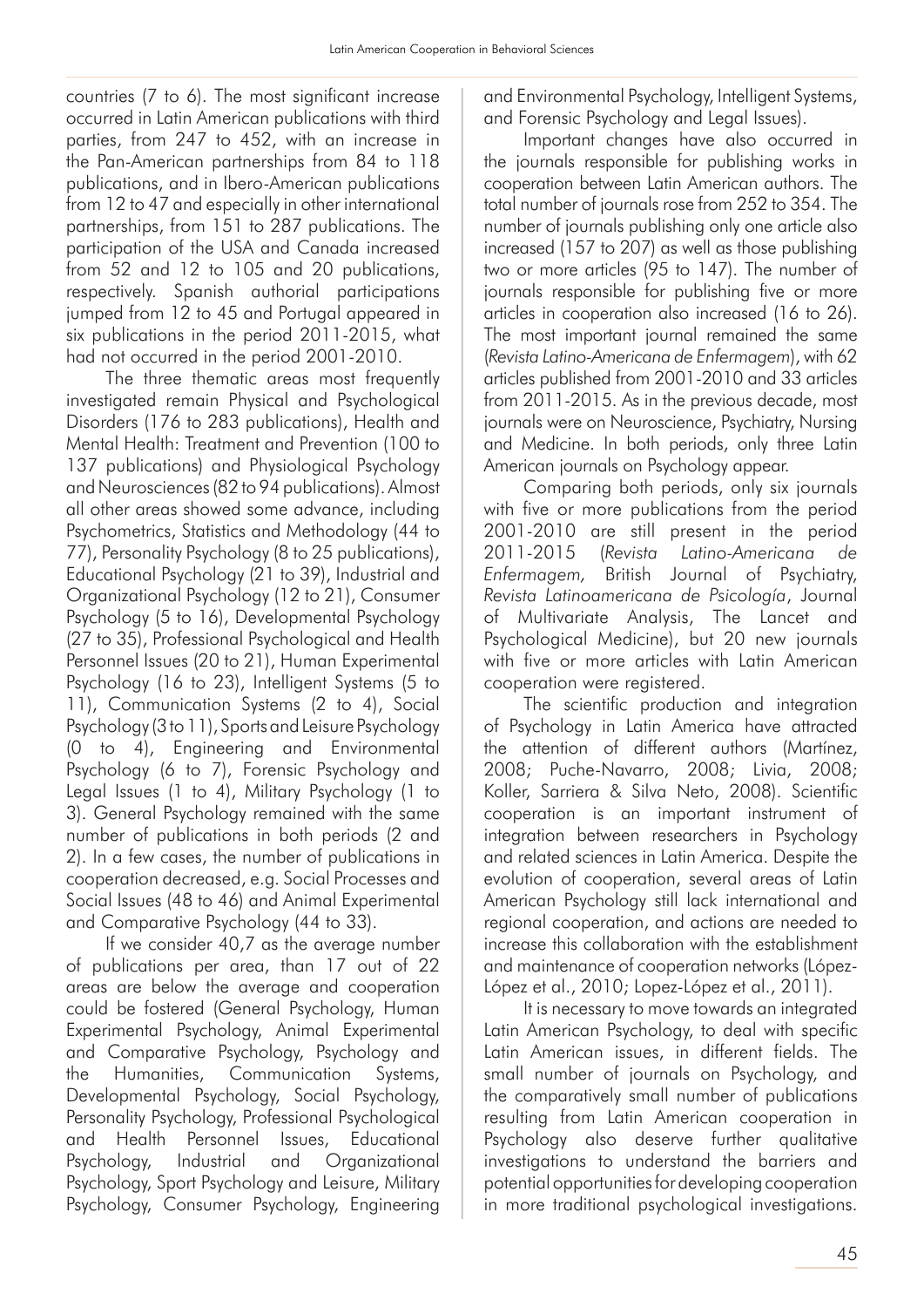Further investigations should also analyze how Latin American cooperation in Psychology could contribute to solve local and national issues. In this case, it should be interesting to analyze how international cooperation, and especially Latin American international cooperation, are focused on problems of developed countries or they represent a contribution to solve national and regional problems (Zanotto, Haeffner, & Guimarães, 2016; Kreimer, 2016). It is possible to suppose that regional cooperation may be much more sensitive to local and regional problems, shared by the Latin American community.

# •FINAL REMARKS

The data indicate that cooperation in the Behavioral Sciences involving two or more countries in Latin America is increasing, in the number of publications, authorial participations, thematic diversity, and journals involved. The cooperation, however, is not homogeneous. Compared to Neurosciences and Psychiatry, the expansion in cooperation in different fields of Latin American Psychology should be pursued.

#### • Conflict of interest

The authors declare no conflict of interest.

# **REFERENCES**

- Allen, L., Brand, A., Scott, J., Altman, M., & Hlava, M. (2014). Credit where credit is due. *Nature, 508*, 312-313. https://doi.org/10.1038/508312a
- Cuartas, G. V., Arias, D. L., & Leydesdorff, L. (2016). Regional and global science: Publications from Latin America and the Caribbean in the Scielo citation index and the Web of Science. *El profesional de la información, 25*(1), 35-46. https://doi.org/10.3145/epi.2016.ene.05
- García, A., Acevedo-Triana, C. A., & López-López, W. (2015). The meaning of and proposals for Latin-American cooperation in psychology. *Psykhe, 24*(2), 1-12. http://dx.doi. org/10.7764/psykhe.24.2.765
- García, A., Andres Acevedo-Triana, C., & Lopez-Lopez, W. (2014). Cooperation in the Latin American behavioral sciences: A Documentary Study. *Terapia Psicologica, 32*(2), 165- 174.http://dx.doi.org/10.4067/S0718-

#### 48082014000200009

- García, A., López-López, W., Acevedo-Triana, C. A., & Bucher-Maluschke, J. S. N. F. (2016). Cooperation in the Latin American behavioral sciences: Motivation, evaluation and difficulties. *Suma Psicológica, 23*(2), 125-132. https://doi. org/10.1016/j.sumpsi.2016.08.002
- García-Martínez, A. T., Guerrero-Bote, V., & Moya-Anegón, F. (2012). World scientific production in psychology. *Universitas Psychologica, 11*(3), 699-717. Retrieved from http://revistas. javeriana.edu.co/index.php/revPsycho/article/ view/699/2865
- Katz, J., & Martin, B. R. (1997). What is Research Collaboration? *Research Policy, 26*(1), 1-18. https://doi.org/10.1016/S0048- 7333(96)00917-1
- Khor, K. A., & Yu, L. G. (2016). Influence of international co-authorship on the research citation impact of young universities. *Scientometrics, 107*(3), 1095-1110. https:// doi.org/10.1007/s11192-016-1905-6
- Kliegl, R., & Bates, D.M. (2011). International cooperation in psychology is on the rise. *Scientometrics, 87*(1), 149-158. https://doi. org/10.1007/s11192-010-0299-0
- Koller, S. H., Sarriera, J. C., & Silva Neto, N. A. (2008). A psicologia na América Latina: Um recorte da investigação e da pós-graduação. *Interamerican Journal of Psychology, 42*(3), 407-410. Retrieved from http://pepsic.bvsalud. org/pdf/rip/v42n3/es\_v42n3a01.pdf
- Kreimer, P. (2016). Co-producing Social Problems and Scientific Knowledge. Chagas Disease and the Dynamics of Research Fields in Latin America. In M. Merz & P. Sormani (Eds.), *The local configuration of new research fields* (pp. 173-190). London, UK: Springer. https://doi. org/10.1007/978-3-319-22683-5\_10
- Lemarchand, G. A. (2016). The Scientific Productivity and the Dynamics of Self-organizing Networks: Ibero-American and Caribbean Countries (1966–2013). In: H. Horta, M. Heitor, & J. Salmi (Eds.). *Trends and challenges in science and higher education: Building capacity in Latin America* (Vol. 3, pp. 29-46). New York: Springer. https://doi.org/10.1007/978-3-319-20964- 7\_2